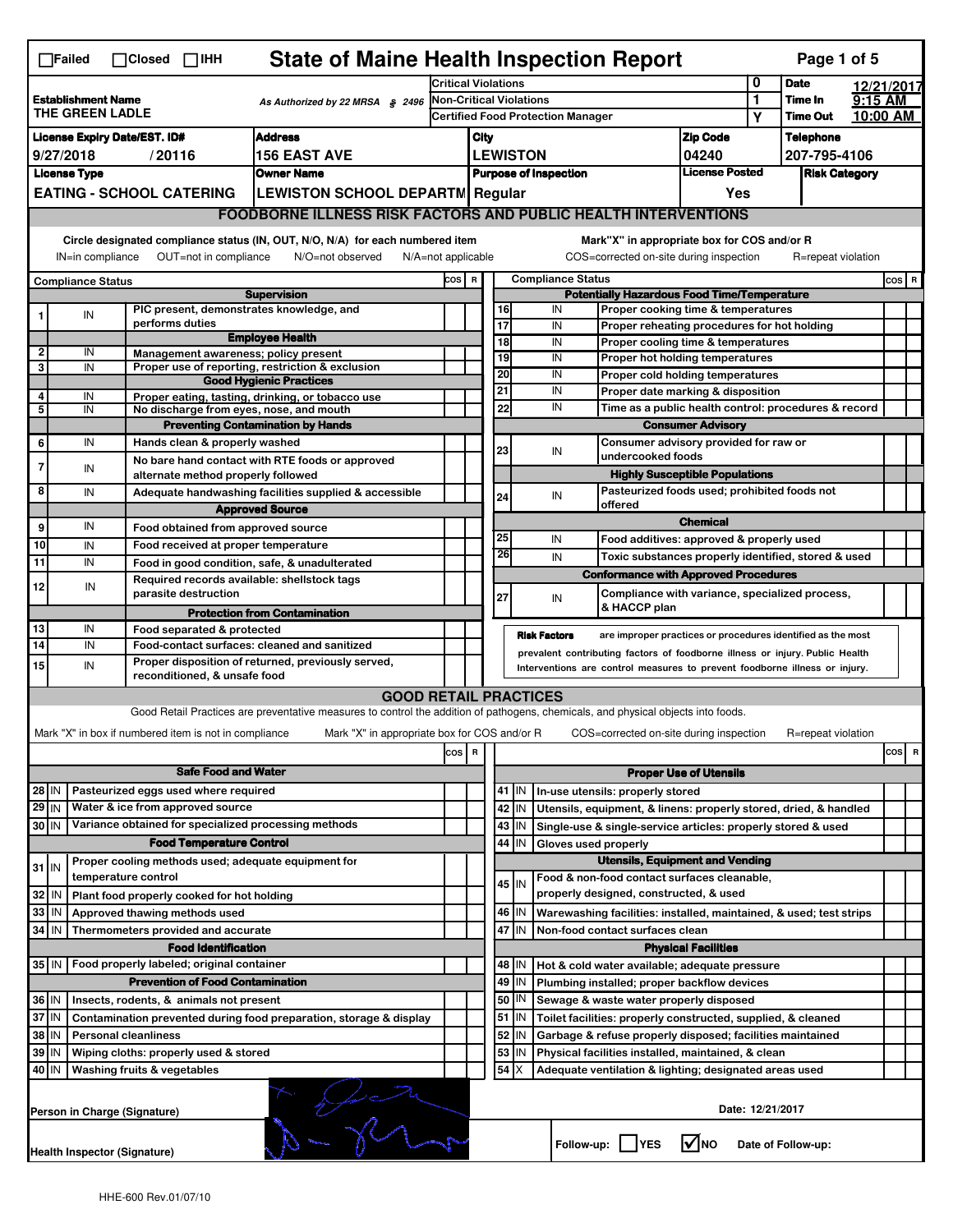|                                                                                              | Page 2 of 5        |  |                                 |                    |                   |                                  |
|----------------------------------------------------------------------------------------------|--------------------|--|---------------------------------|--------------------|-------------------|----------------------------------|
| <b>Establishment Name</b>                                                                    |                    |  | As Authorized by 22 MRSA § 2496 | 12/21/2017<br>Date |                   |                                  |
| THE GREEN LADLE                                                                              |                    |  |                                 |                    |                   |                                  |
| License Expiry Date/EST. ID#<br><b>Address</b><br><b>156 EAST AVE</b><br>9/27/2018<br>/20116 |                    |  | City / State<br><b>LEWISTON</b> | /ME                | Zip Code<br>04240 | <b>Telephone</b><br>207-795-4106 |
|                                                                                              |                    |  | <b>Temperature Observations</b> |                    |                   |                                  |
| Location                                                                                     | <b>Temperature</b> |  |                                 | <b>Notes</b>       |                   |                                  |
| cooler                                                                                       | 38                 |  |                                 |                    |                   |                                  |
| wash cycle                                                                                   | 160 plus           |  |                                 |                    |                   |                                  |
| walk-in cooler                                                                               | 37                 |  |                                 |                    |                   |                                  |
| rinse cycle                                                                                  | 180 plus           |  |                                 |                    |                   |                                  |
| hot water                                                                                    | 110 plus           |  |                                 |                    |                   |                                  |
| sandwich                                                                                     | 36                 |  |                                 |                    |                   |                                  |

 $\overline{\phantom{a}}$ 



**Date: 12/21/2017**

**Health Inspector (Signature)**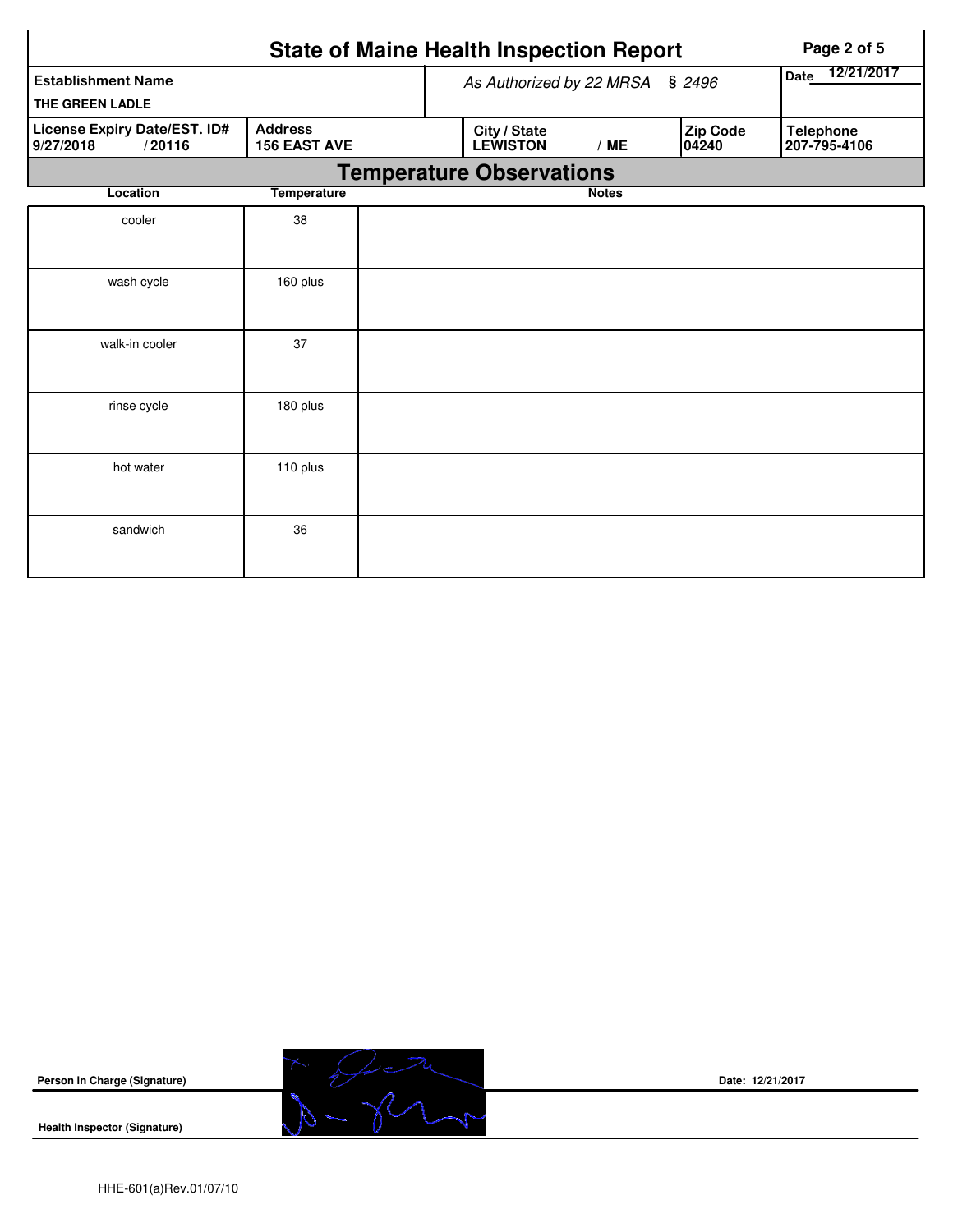| <b>State of Maine Health Inspection Report</b>                                                                                                     |  |  |  |  |  |  |  |  |  |  |
|----------------------------------------------------------------------------------------------------------------------------------------------------|--|--|--|--|--|--|--|--|--|--|
| <b>Establishment Name</b><br>THE GREEN LADLE                                                                                                       |  |  |  |  |  |  |  |  |  |  |
| License Expiry Date/EST. ID#<br>9/27/2018<br>/20116                                                                                                |  |  |  |  |  |  |  |  |  |  |
| <b>Observations and Corrective Actions</b>                                                                                                         |  |  |  |  |  |  |  |  |  |  |
| Violations cited in this report must be corrected within the time frames below, or as stated in sections<br>8-405.11 and 8-406.11 of the Food Code |  |  |  |  |  |  |  |  |  |  |

54: 6-501.14.(A): N: Ventilation not clean.

INSPECTOR NOTES: clean ceiling vents/ceiling tils



**Date: 12/21/2017**

**Health Inspector (Signature)** 

**Person in Charge (Signature)**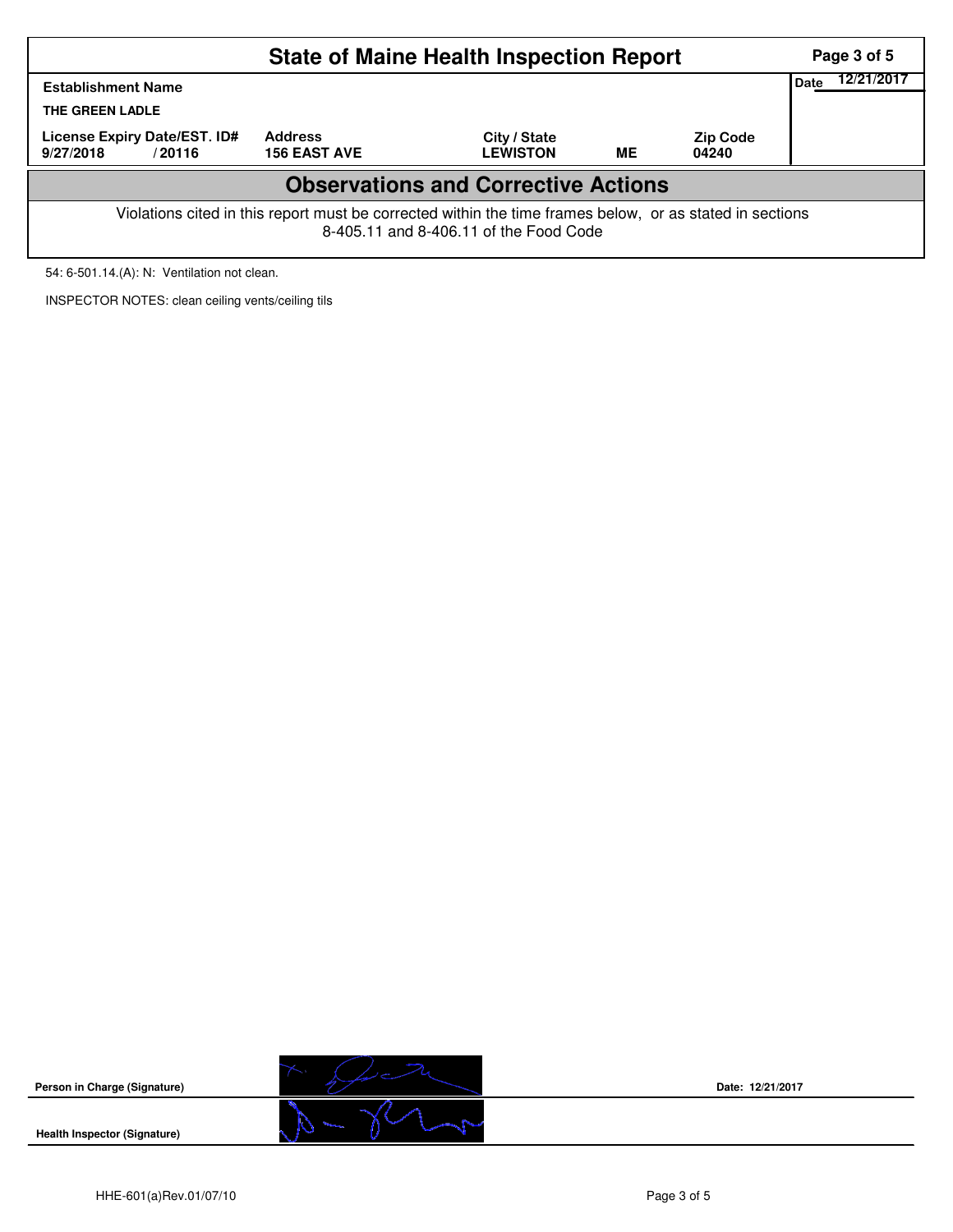|                                                     |                                       | Page 4 of 5                     |    |                          |  |  |  |  |  |  |
|-----------------------------------------------------|---------------------------------------|---------------------------------|----|--------------------------|--|--|--|--|--|--|
| <b>Establishment Name</b>                           | Date                                  | 12/21/2017                      |    |                          |  |  |  |  |  |  |
| THE GREEN LADLE                                     |                                       |                                 |    |                          |  |  |  |  |  |  |
| License Expiry Date/EST. ID#<br>9/27/2018<br>/20116 | <b>Address</b><br><b>156 EAST AVE</b> | City / State<br><b>LEWISTON</b> | MЕ | <b>Zip Code</b><br>04240 |  |  |  |  |  |  |
| <b>Inspection Notes</b>                             |                                       |                                 |    |                          |  |  |  |  |  |  |
| RED FOLDER-EMPLOYEE HEALTH POLICY                   |                                       |                                 |    |                          |  |  |  |  |  |  |

# RED FOLDER-EMPLOYEE HEALTH POLICY

Employee Health Policy left and explained the policy with the PIC.Please retain information as you will be asked next year during your inspection to provide the employee Health Policy information which was left with the PIC.

### Certified Food Protection Manager

Unless directed otherwise, all Eating Establishments are required to submit a copy of their Certified Food Protection Manager (CFPM) certificate. A CFPM must be hired within 90 days of a new eating establishment opening or when a CFPM leaves employment. For a list of CFPM courses and trainers go to http://www.maine.gov/healthinspection/training.htm

Please provide a copy of this certification(s) to your inspector [Susan Reny ] by emailing to [ sreny@lewistonmaine.gov ] or faxing to 207-795-5071. A copy may also be sent to Carol Gott, Health Inspection Program, 286 Water St. 3rd Floor, Augusta, ME 04333 or carol.gott@maine.gov.

Please include the name of your establishment and the establishment ID# with your certification(s).

2013 Maine Food Code Adoption

The Maine Food Code was adopted in October of 2013. Please refer to our website for a copy,

http://www.maine.gov/healthinspection. Following are a few of the major changes:

• No Bare Hand Contact with Ready-To-Eat Food. Handlers are required to use gloves, utensils, deli papers, etc., to avoid bare hand contact with ready-to-eat food;

- Establishments must have clean-up procedures for employees to follow following vomiting and diarrheal events;
- Responsibilities of the person in charge for ill employees (exclusions and restrictions); and,
- Date marking of Ready-to-eat potentially hazardous foods.

## Violation Correction Timeframe

Critical violations should be corrected on site, but in any event, within 10 days. The licensee must contact the inspector when the critical violation has been addressed at 207-( 513-3125 Ext 3224 ) or email ( sreny@lewistonmaine.gov ). Non-critical violations must be corrected within 30 days. Failure to satisfactorily correct these violations before the follow-up inspection may result in enforcement proceedings by the Department to include fines and penalties, which are outlined in Sections 7, 8 and 9 of the Rules Relating to the Administration and Enforcement of Establishments Licensed by the Health Inspection Program available at http://www.maine.gov/healthinspection. License renewals can be denied if violations are not corrected within the noted timeframes.

### C= Critical violation and NC= Non-critical violation

"Critical violation" means a provision of the Food Code that, if in non-compliance, is more likely than other violations to contribute to food contamination, illness or environmental health hazard.

### Additional Inspection Fee

License fees provide for two inspections per year. When additional inspections are required, the Department may charge an additional \$100 fee to cover the costs of each additional inspection or visit.

### Document Retention/Posting

Pursuant to the Maine Food Code, the establishment's current license must be displayed. In addition, a sign or placard must be posted in a conspicuous area notifying consumers that a copy of the most recent inspection report is available upon request. CFPM certificates must be posted in a conspicuous area and must be available to the Department upon request. CFPM: Dan caron Cert# 1193812 exp 1/8/2020